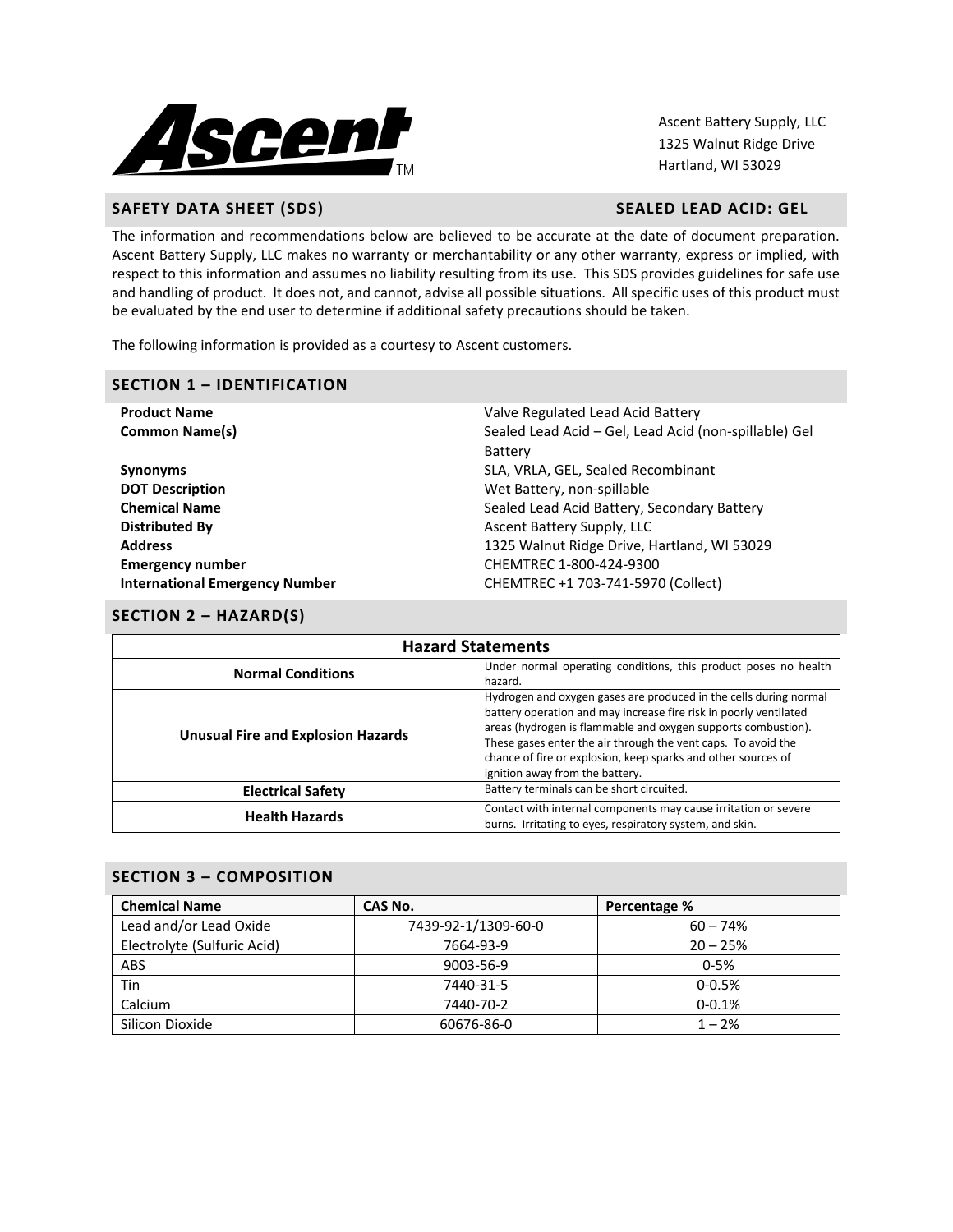## **SECTION 4 – FIRST AID MEASURES**

| <b>Inhalation</b>   | Remove from exposure, move to fresh air, and apply<br>oxygen if breathing is difficult. Consult physician<br>immediately.                                                                                                                  |  |  |
|---------------------|--------------------------------------------------------------------------------------------------------------------------------------------------------------------------------------------------------------------------------------------|--|--|
| <b>Eyes Contact</b> | Flush with plenty of water immediately for at least 15<br>minutes, lifting lower and upper eyelids occasionally.<br>Consult a physician immediately.                                                                                       |  |  |
| <b>Skin Contact</b> | Wash with plenty of soap and water for at least 15<br>minutes. Remove any contaminated clothing. Consult<br>physician if skin irritation appears.                                                                                          |  |  |
| Ingestion           | Do NOT induce vomiting or aspiration into the lungs<br>may occur and can cause permanent injury or death.<br>Give large quantities of water. Never give anything by<br>mouth to an unconscious person. Consult a physician<br>immediately. |  |  |

## **SECTION 5 – FIRE-FIGHTING MEASURES**

**Flash Point** – N/A

**Auto Ingestion** – No Data Available

**Extinguisher Media** - Dry chemical type extinguishers or water. Use extinguishing measures that are appropriate for the surrounding environment.

**Special Fire-Fighting Procedures** - Full protective clothing and NIOSH-approved self-contained breathing apparatus with full face shield. Extinguish fire with agent suitable for surrounding combustible materials. Cool exterior of battery if exposed to fire to prevent or stop release of lead chemicals and fumes. Firefighting runoff and dilution water may be toxic and corrosive. Do not use carbon dioxide directly on cells.

## **SECTION 6 – ACCIDENTAL RELEASE MEASURES**

Not applicable under normal conditions. In case of damage resulting in breaking of the battery container: Use PPE. Do not touch damaged containers or spilled material unless wearing. Do not allow skin, eyes or clothing to come into contact with internal battery chemistry. Soak up spill with inert absorbent materials. Take up mechanically and collect in suitable container for disposal. Clean contaminated area thoroughly.

#### **SECTION 7 – HANDLING AND STORAGE**

Store in a cool, dry place in closed containers. Keep away from ignition sources and high temperatures. Avoid skin or eye contact. Avoid breathing vapors. Do not use near sources of ignition.

Store lead/acid batteries with adequate ventilation. Room ventilation is required for batteries utilized for standby power generation. Never recharge batteries in an unventilated, enclosed space. Do not remove vent covers.

To avoid damage to terminals and seals, do not double stack industrial batteries. Do not short circuit terminals. Do not store or handle near conductive materials.

Handle cautiously; avoid contact with eyes and skin.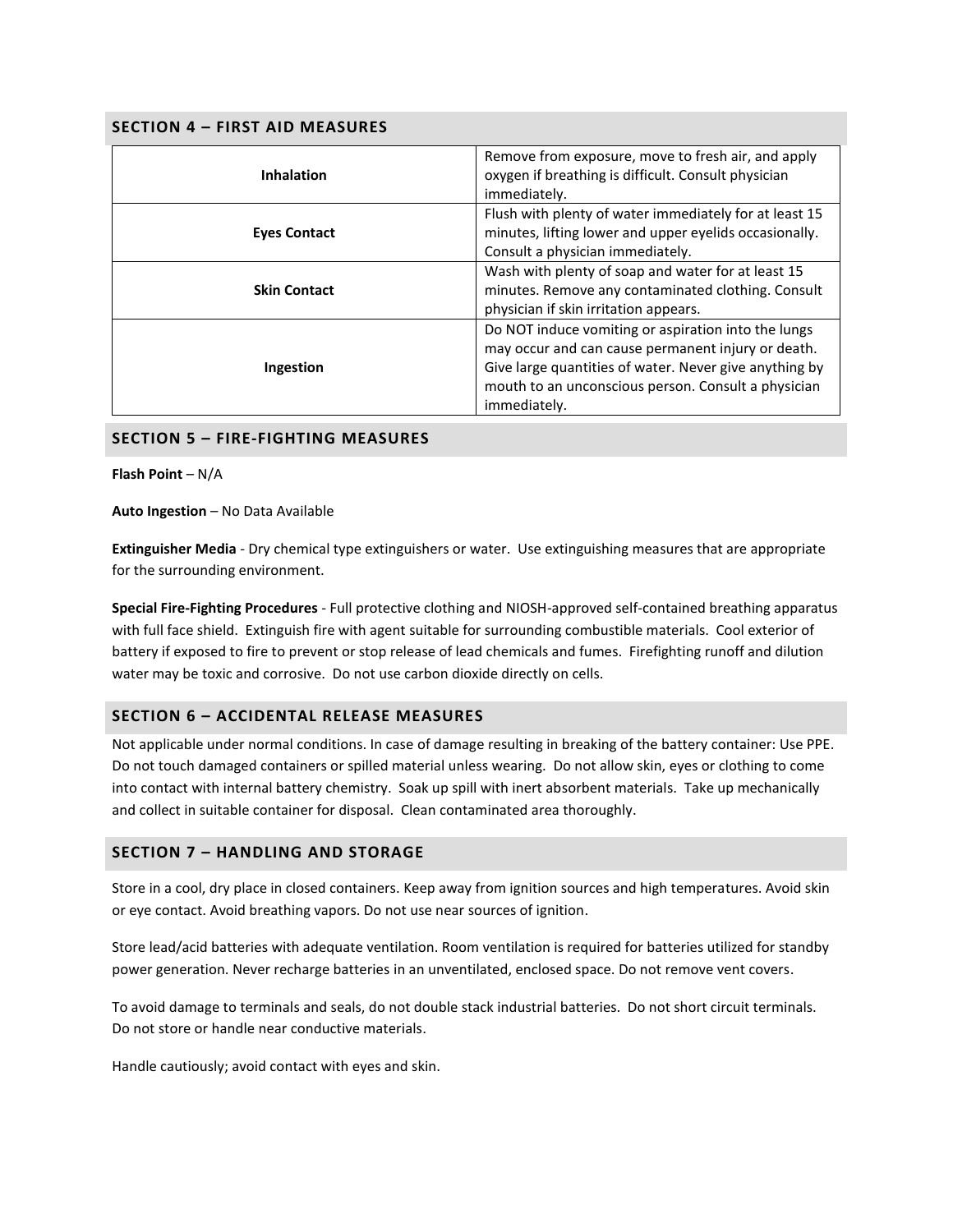# **SECTION 8 – EXPOSURE CONTROLS/PERSONAL PROTECTION**

**Respiratory Protection (NIOSH/MSHA approved)** - None required under normal handling conditions. During battery formation (high-rate charge condition), acid mist can be generated which may cause respiratory irritation. Also, if acid spillage occurs in a confined space, exposure may occur. If irritation occurs, wear a respirator suitable for protection against acid mist.

**Eye Protection** - Chemical splash goggles are preferred. Also acceptable are "visor-gogs" or a chemical face shield worn over safety glasses.

**Skin Protection** - inyl coated, VC, gauntlet type gloves with rough finish are preferred. Safety shoes are recommended when handling batteries. All footwear must meet requirements of ANSI Z41.1 -Rev.1972

**Other** - Eyewash station, showers, and a ventilation system are preferred facilities where batteries are stored, handled, or used.

| <b>Chemical Name/CAS No</b> | <b>ACGIH TLV</b>            | <b>OSHA PEL</b>                   | <b>NIOSH IDHL</b>           |  |
|-----------------------------|-----------------------------|-----------------------------------|-----------------------------|--|
| Lead/7439-92-1              | TWA: 0.05 mg/m <sup>3</sup> | TWA: 50 $\mu$ g/m <sup>3</sup>    | IDLH: $100 \text{ mg/m}^3$  |  |
|                             |                             | Action Level: 30 µ/m <sup>3</sup> | TWA: 0.05 mg/m <sup>3</sup> |  |
|                             |                             | Poison, see CFR                   |                             |  |
|                             |                             | 1910.1025                         |                             |  |
| Sulfuric Acid/7664-93-9     | TWA: $0.2 \text{ mg/m}^3$   | TWA: $1 \text{ mg/m}^3$ (vacated) | IDLH: 15 mg/m <sup>3</sup>  |  |
|                             | (thoracic fraction)         | TWA: $1 \text{ mg/m}^3$           | TWA: $1 \text{ mg/m}^3$     |  |
| Tin/7440-31-5               | TWA: $2 \text{ mg/m}^3$     | TWA: 2 mg/m <sup>3</sup> except   | IDLH: $100 \text{ mg/m}^3$  |  |
|                             |                             | oxides (vacated)                  | TWA: $2 \text{ mg/m}^3$     |  |
|                             |                             | TWA: $2 \text{ mg/m}^3$           |                             |  |

## **SECTION 9 – PHYSICAL/CHEMICAL PROPERTIES**

| <b>Boiling Point</b>            | n/a                                           | <b>Melting Point</b>           | n/a       |
|---------------------------------|-----------------------------------------------|--------------------------------|-----------|
| <b>Vapor Pressure</b>           | n/a                                           | <b>Vapor Density</b>           | n/a       |
| <b>Specific Gravity (H2O=1)</b> | n/a                                           | <b>Solubility in Water</b>     | Insoluble |
| <b>Evaporation Rate</b>         | n/a                                           | <b>Flammable Limits in Air</b> | n/a       |
|                                 |                                               | (% by vol)                     |           |
| <b>Reactivity in Water</b>      | n/a                                           | <b>Auto-Ignition</b>           | n/a       |
|                                 |                                               | <b>Temperature</b>             |           |
| <b>Odor Threshold</b>           | n/a                                           | Viscosity (poise @ 25°C)       | n/a       |
| <b>Partition Coefficient</b>    | n/a                                           | Decomposition                  | n/a       |
|                                 |                                               | <b>Temperature</b>             |           |
| <b>Flash Point</b>              | n/a                                           | % Volatile by Volume           | n/a       |
| <b>Appearance and Odor</b>      | Geometric solid case with terminals; Odorless |                                |           |

#### **SECTION 10 – STABILITY & REACTIVITY**

**Stability** - Stable under recommended operating and storage conditions.

**Conditions to Avoid:** Avoid sparks, other sources of ignition, and electrical shorting

**INCOMPATIBILITY (MATERIALS TO AVOID) –**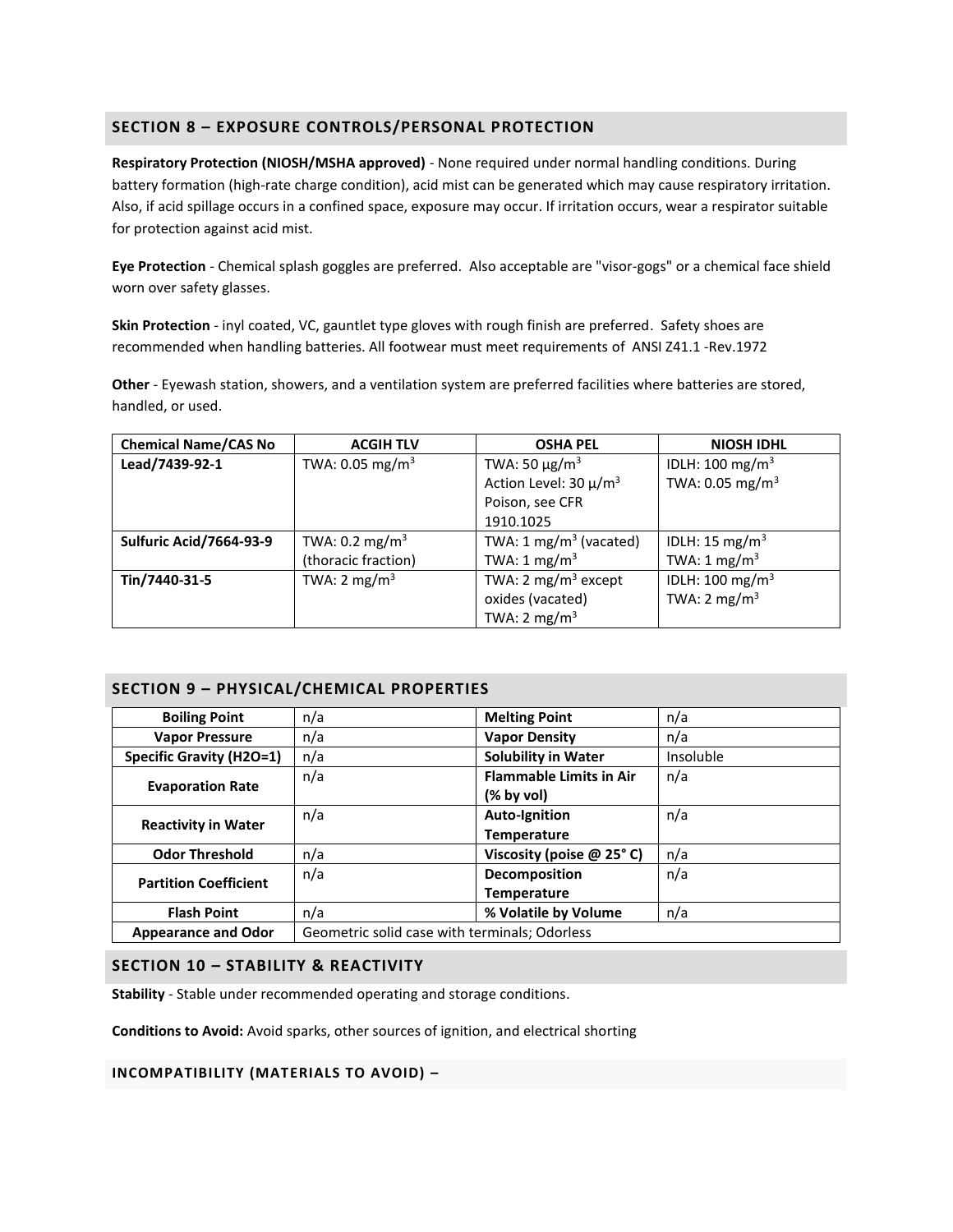**Lead/Lead Compounds:** potassium (K), carbides, sulfides, peroxides, phosphorus (P), and sulfur **Battery Electrolyte (Acid):** combustible materials, strong reducing agents, most metals, carbides, organic materials, chlorates, nitrates, picrate and fulminates.

## **SECTION 11 – TOXICOLOGICAL INFORMATION**

#### **ROUTES AND METHODS OF ENTRY -**

**Inhalation -** Acid mist from formation process may cause respiratory irritation.

**Skin Contact –** Acid may cause irritation, burns and/or ulceration.

**Eye Contact -** Acid may cause severe irritation, burns, cornea damage and/or blindness.

**Ingestion -** Acid may cause irritation of mouth, throat, esophagus, and stomach.

#### **SIGNS AND SYMPTOMS OF OVEREXPOSURE –**

**Acute Effects -** Over exposure to lead may lead to loss of appetite, constipation, sleeplessness and fatigue. Over exposure to acid may lead to skin irritation, corneal damage of the eyes and upper respiratory system.

**Chronic Effects -** Lead and its components may cause damage to kidneys and nervous system. Acid and its components may cause lung damage and pulmonary conditions.

### **MEDICAL CONDITIONS POSSIBLY CAUSED BY EXPOSURE**

Potential to Cause Cancer: The International Agency for Research on Cancer has classified "strong inorganic acid mist containing sulfuric acid" as a Category1 carcinogen, a substance that is carcinogenic to humans. This classification does not apply to liquid forms of sulfuric acid or sulfuric acid solutions contained within a battery. Inorganic acid mist is not generated under normal use of this product. Misuse of the product, such as overcharging, may however result in the generation of sulfuric acid mist.

# **SECTION 12 – ECOLOGICAL INFORMATION**

#### **Hazardous Decomposition Products**

Lead/Lead Compounds: Oxides of lead and sulfur.

Battery Electrolyte (Acid): Hydrogen, sulfur dioxide, and sulfur trioxide.

## **SECTION 13 – DISPOSAL**

#### **Waste Disposal Method** –

Battery electrolyte (acid): Neutralize as above for a spill, collect residue, and place in a drum or suitable container. Dispose of as hazardous waste.

Spent batteries: Send to lead smelter for reclamation following applicable Federal, State and local regulations. Product can be recycled along with automotive (SLI) lead acid batteries.

Do not flush lead contaminated acid to sewer.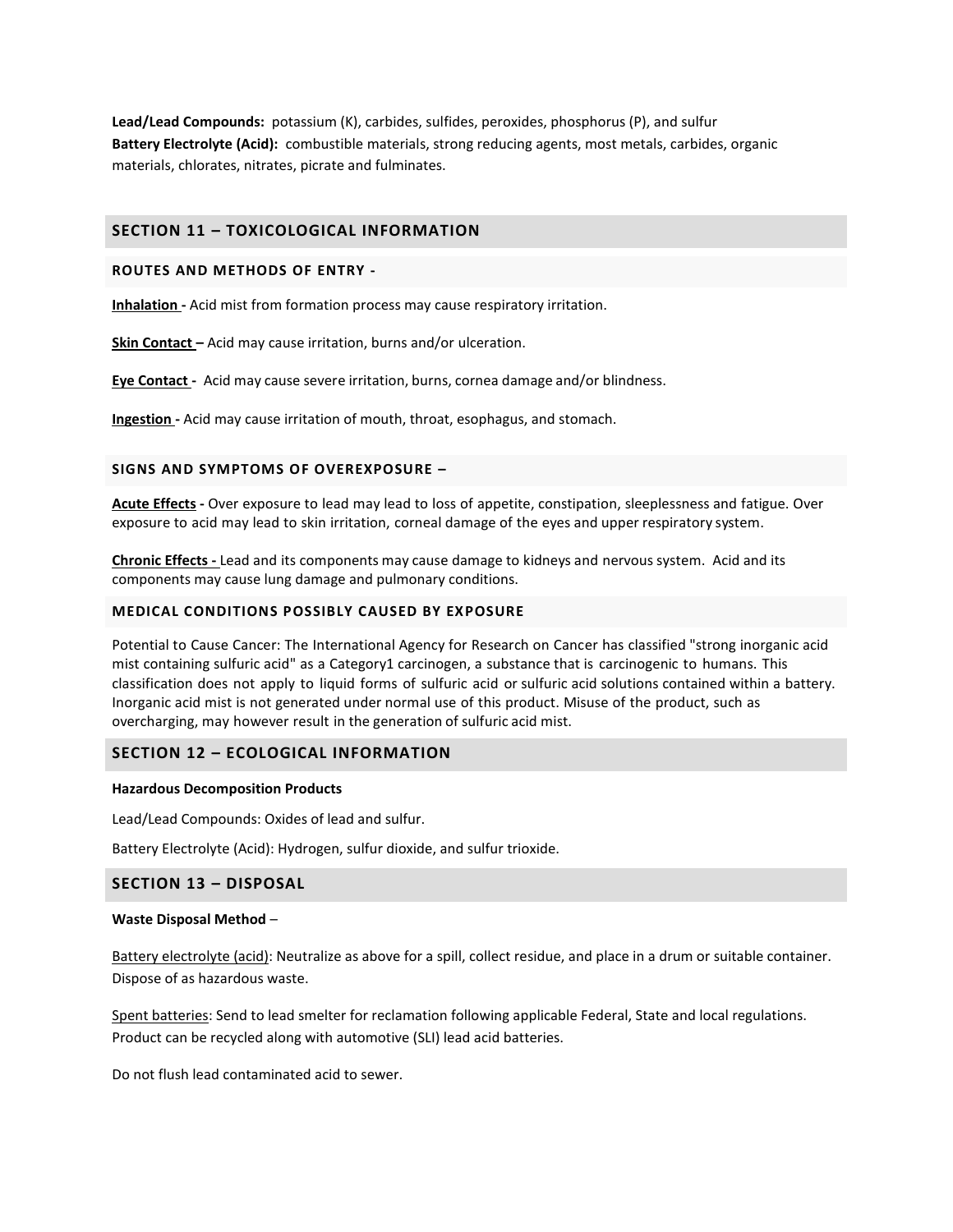# **SECTION 14 – TRANSPORT**

**U.S. DOT:** Lead Acid batteries that are classified as non-spillable have been tested and meet the non-spillable criteria listed in CFR 49, 173.159 (f) and 173.159a (d) (1).

Non-spillable batteries are excluded from CFR 49, Subchapter C requirements, provided that the following criteria are met:

- (1) The batteries must be securely packed in strong outer packaging and meet the requirements of CFR 49 173.159a;
- (2) The batteries' terminals must be protected against short circuit; and
- (3) Each battery and their outer packaging must be plainly and durably marked "NONSPILLABLE" or "NONSPILLABLE BATTERY"

The exception from CFR 49, Subchapter C means shipping papers need not show proper shipping name, hazard class, UN number, and packing group. Hazardous warning labels are not required when transporting a non-spillable battery.

**IATA:** Lead Acid batteries that are classified as non-spillable have been tested and meet the non-spillable criteria listed in IATA Packing Instruction 872 and Special Provision A67. Non-spillable batteries must be packed according to IATA Packing Instruction 872. This means shipping papers need not show proper shipping name, hazard class, UN number, and packing group. Hazardous warning labels are not required when transporting a non-spillable battery.

These batteries are excluded from all IATA regulations provided that battery terminals are protected against short circuits

**IMDG:** Lead Acid batteries that are classified as non-spillable have been tested and meet the non-spillable criteria listed in Special Provision 238. Non-spillable batteries must be packed according to IMDG Packing Instruction P003. This means shipping papers need not show proper shipping name, hazard class, UN number, and packing group. No hazardous warning labels are required when transporting a non-spillable battery.

These batteries are excluded from all IMDG code provided that the batteries' terminals are protected against short circuits per PP16.

## **SECTION 15 – REGULATORY INFORMATION**

Batteries in this category may be listed with UL in the 'recognized component' class. This product contains one or more chemicals regulated by the following:

 SARA 313 (Pb and Sulfuric Acid) SARA 311/312 Clean Water Act (40 CFR 122.21, 122.42) Clean Air Act, Section 112 (40 CFR 61) CERCLA (40 CFR 302) California Prop 65

States with Right-to-Know: MS, NJ, PN, IL, RI

**SECTION 16 – OTHER INFORMATION**